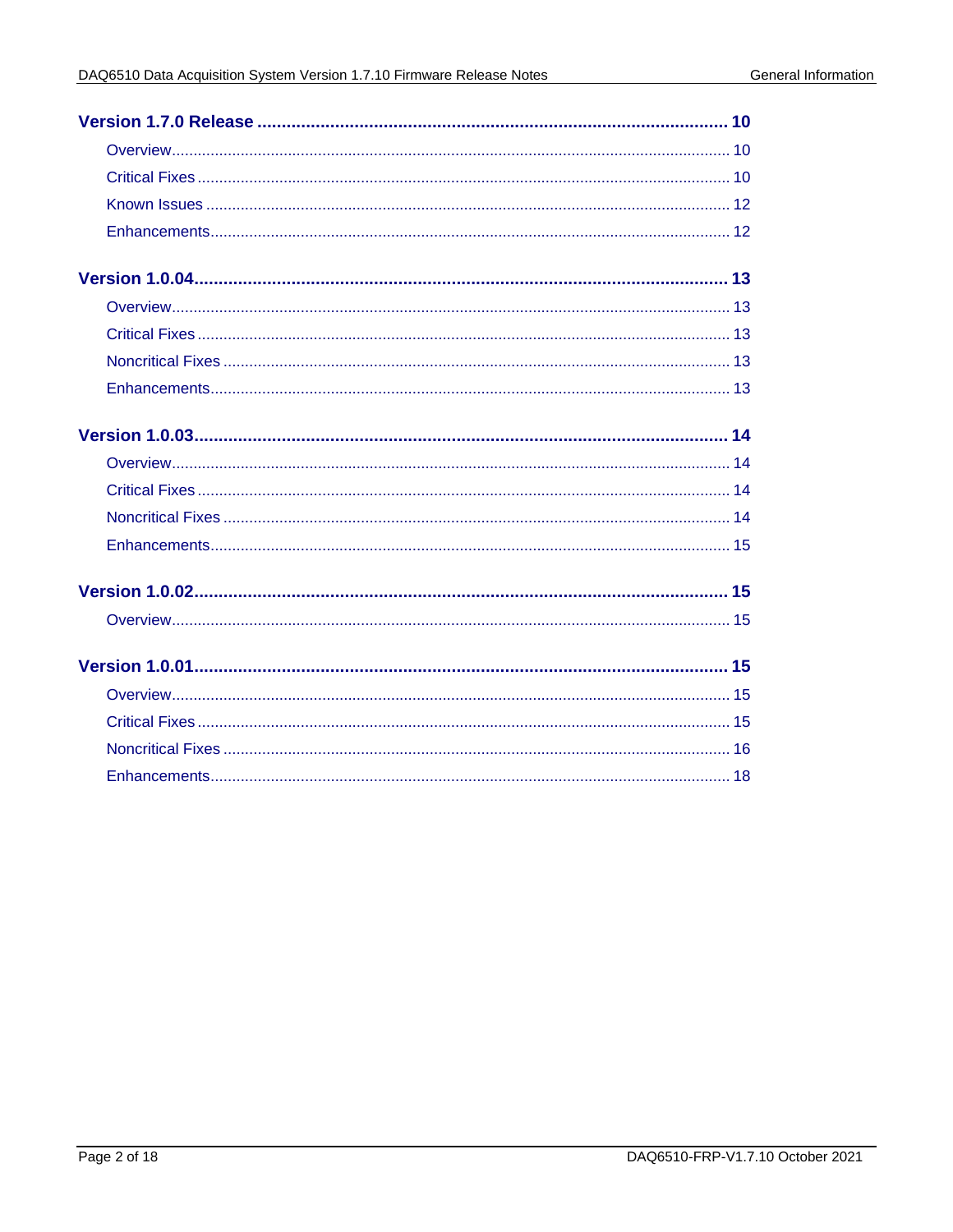# <span id="page-2-1"></span><span id="page-2-0"></span>**GENERAL INFORMATION**

#### *6B***SUPPORTED MODELS**

This firmware is used on the following Keithley Instruments product models:

Model DAQ6510 Data Acquisition and Multimeter System

#### <span id="page-2-2"></span>*7B***INSTALLATION INSTRUCTIONS**

#### *25B***Firmware upgrade and downgrade instructions**

**Do not turn off power or remove the USB flash drive until the upgrade process is complete.**

#### *From the front panel:*

- 1. Copy the firmware upgrade file (. upg file) to a USB flash drive.
- 2. Verify that the upgrade file is in the root subdirectory of the flash drive and that it is the only firmware file in that location.
- 3. Disconnect any terminals that are attached to the instrument.
- 4. Turn the instrument power off. Wait a few seconds.
- 5. Turn the instrument power on.
- 6. Insert the flash drive into the USB port on the front panel of the instrument.
- 7. From the instrument front panel, press the **MENU** key.
- 8. Under System, select **Info/Manage**.
- 9. Choose an upgrade option:
	- To upgrade to a newer version of firmware: Select **Upgrade to New**.
	- To return to a previous version of firmware: Select **Downgrade to Older**.
- 10. When the upgrade is complete, reboot the instrument.

A message is displayed while the upgrade is in progress.

For additional firmware installation instructions, refer to the "Upgrading the firmware" topic in the "Maintenance" section of the *Model DAQ6510 Data Acquisition and Multimeter System Reference Manual* (document number DAQ6510-901-01). This manual is available online at *[tek.com/keithley](https://www.tek.com/keithley)*.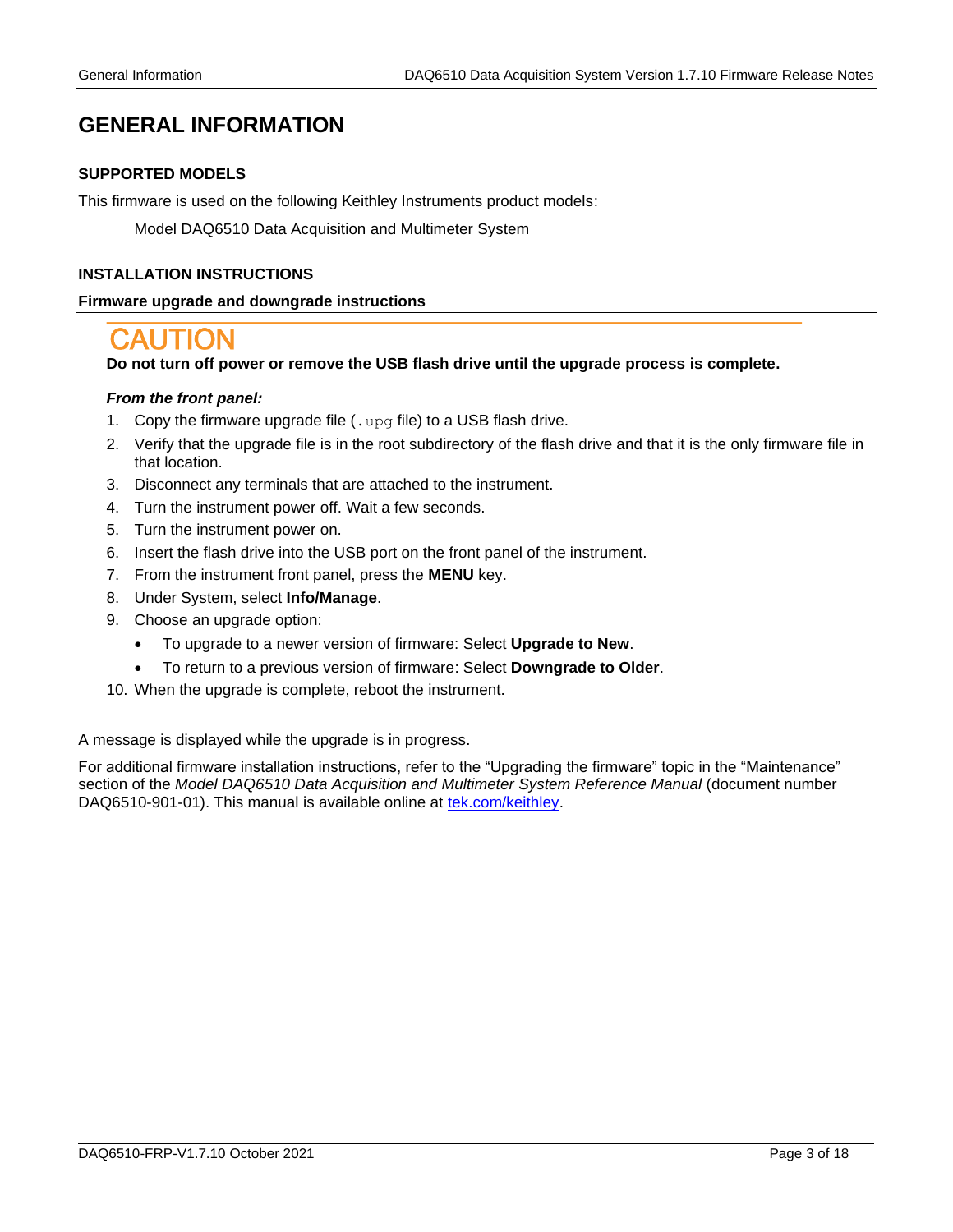# <span id="page-3-0"></span>**VERSION 1.7.10 RELEASE**

# **NOTE**

When you load the 1.7.10 firmware into your instrument, system messages will display the firmware version as 1.7.1. This is only a cosmetic issue and does not impact the performance of the unit. Subsequent firmware upgrades will display a two-digit firmware version number.

To install firmware version 1.7.10 on your instrument, use the **Downgrade to older** option from the front panel or use the downgrade remote commands. See "Upgrading the firmware" in your instrument's Reference Manual for more information.

#### <span id="page-3-1"></span>**OVERVIEW**

<span id="page-3-2"></span>Version 1.7.10 provides fixes and enhancements.

| <b>Reference number:</b> | <b>NS-2020</b>                                                                                                                                                                                                                                                                                                                                                                                                                                                                                     |
|--------------------------|----------------------------------------------------------------------------------------------------------------------------------------------------------------------------------------------------------------------------------------------------------------------------------------------------------------------------------------------------------------------------------------------------------------------------------------------------------------------------------------------------|
| Symptom:                 | After a first attempt to save a screen capture, subsequent attempts without<br>a USB flash drive inserted into the front port of the instrument may cause<br>the instrument to become unresponsive.                                                                                                                                                                                                                                                                                                |
| <b>Resolution:</b>       | This issue has been resolved.                                                                                                                                                                                                                                                                                                                                                                                                                                                                      |
| Reference number:        | <b>NS-2070</b>                                                                                                                                                                                                                                                                                                                                                                                                                                                                                     |
| Symptom:                 | Heavy script processing can interfere with the timely generation of an SRQ<br>as the result of setting the MAV bit in the Status Byte Register. This<br>interference affects both the bus and the front panel display.                                                                                                                                                                                                                                                                             |
| <b>Resolution:</b>       | This issue has been resolved.                                                                                                                                                                                                                                                                                                                                                                                                                                                                      |
| Reference number:        | <b>NS-2072</b>                                                                                                                                                                                                                                                                                                                                                                                                                                                                                     |
| Symptom:                 | After changing the group number of a node to be the group number<br>previously used for another node, the instrument may generate errors<br>when trying to start a test on that node using the execute () command,<br>even after using waitcomplete () to make sure the previous tests have<br>finished. Subsequently, performing a waitcomplete () on the previous<br>group number may cause the instrument to wait for tests to complete on<br>that node even though the node is in a new group. |
| <b>Resolution:</b>       | This issue has been resolved.                                                                                                                                                                                                                                                                                                                                                                                                                                                                      |
| Reference number:        | <b>NS-2074</b>                                                                                                                                                                                                                                                                                                                                                                                                                                                                                     |
| Symptom:                 | The MAV bit may be set in the status byte indicating that there is data to<br>be read from the instrument, but the subsequent read operation to pull that<br>data from the instrument fails and times-out. This may occur when rapidly<br>generating data and enabling the MAV bit to be set in the status model to<br>indicate when data is available to read from the instrument.                                                                                                                |
| <b>Resolution:</b>       | This issue has been resolved.                                                                                                                                                                                                                                                                                                                                                                                                                                                                      |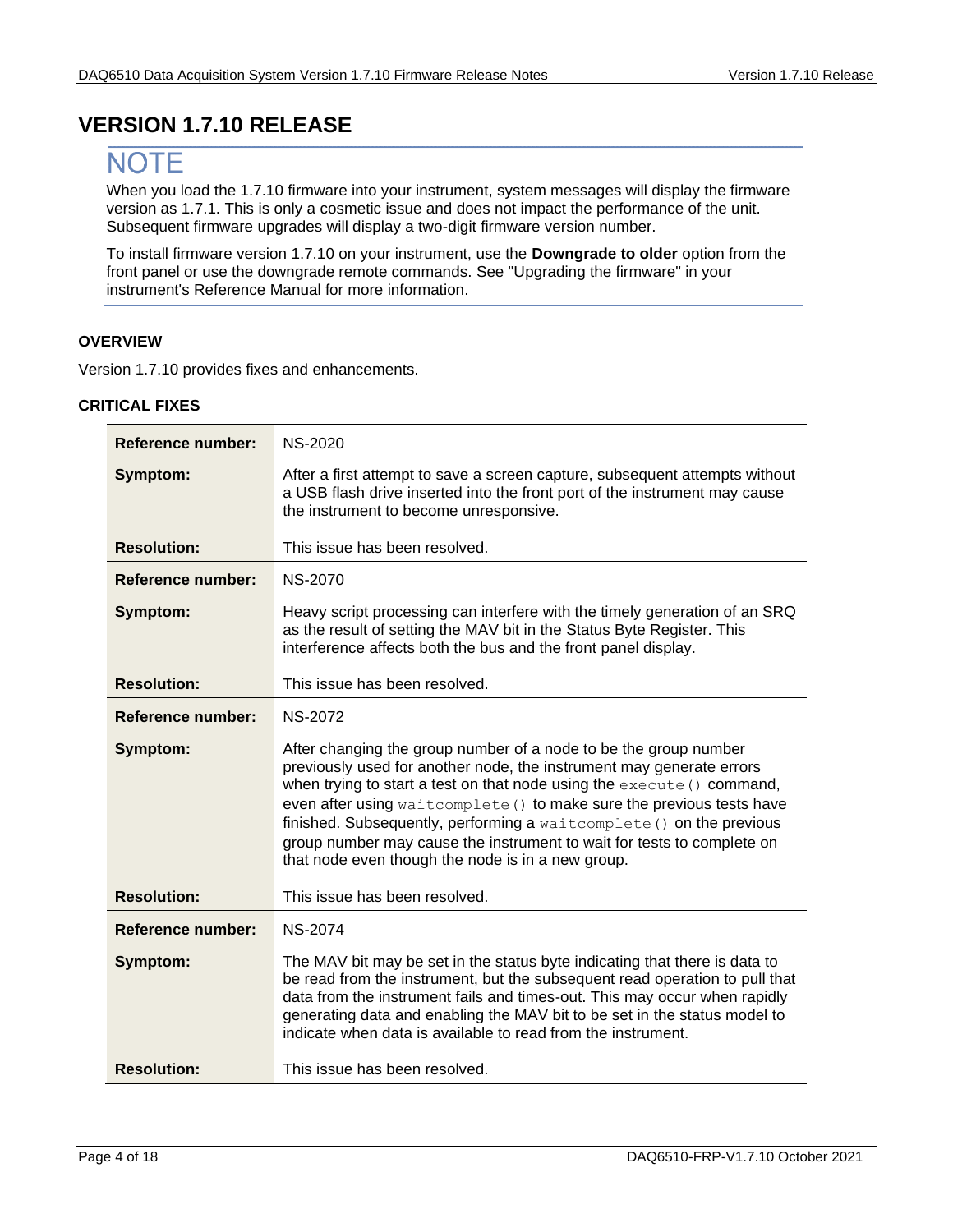#### <span id="page-4-0"></span>**ENHANCEMENTS**

| Category:         | <b>System commands</b>                                                                                                                                                                                            |
|-------------------|-------------------------------------------------------------------------------------------------------------------------------------------------------------------------------------------------------------------|
| Reference number: | NS-1946                                                                                                                                                                                                           |
|                   | New commands have been added:                                                                                                                                                                                     |
|                   | $TSP:$ lan.dstprotection = lan.ON or lan.OFF                                                                                                                                                                      |
|                   | SCPI: SYSTem: COMMunication: LAN: DST: PROTection <on (1)="" or<br="">OFF(0)</on>                                                                                                                                 |
|                   | OFF is the default command state.                                                                                                                                                                                 |
|                   | When DST protection is turned OFF, a simple open-and-close on the DST<br>port (5030) will close any and all open LAN connections.                                                                                 |
|                   | When DST protection is turned ON, the DST port will need to be opened<br>and the system login and password entered followed by closing the DST<br>port to close any open LAN connections, including the DST port. |
|                   | Turning DST protection ON prevents LAN connections from being<br>inadvertently closed by your IT department performing a port scan across<br>the corporate network.                                               |

# <span id="page-4-1"></span>**VERSION 1.7.8 RELEASE**

#### <span id="page-4-2"></span>**OVERVIEW**

<span id="page-4-3"></span>Version 1.7.8 provides fixes.

| Reference number:  | NS-1964                                                                                                                                                                                                                                                                                                                                                                                                                                       |
|--------------------|-----------------------------------------------------------------------------------------------------------------------------------------------------------------------------------------------------------------------------------------------------------------------------------------------------------------------------------------------------------------------------------------------------------------------------------------------|
| Symptom:           | After configuring a scan in SCPI 2700 or SCPI 2701 emulation mode, the<br>READ? command closes the first channel and takes a reading, then<br>advances to the second channel in the scan list. Subsequent READ?<br>commands do not advance the scan to the next channel in the list. The<br>subsequent READ? commands respond with a reading being measured on<br>the second channel in the scan sequence and not on the expected<br>channel. |
| <b>Resolution:</b> | This issue has been resolved.                                                                                                                                                                                                                                                                                                                                                                                                                 |
| Reference number:  | <b>NS-1972</b>                                                                                                                                                                                                                                                                                                                                                                                                                                |
| Symptom:           | After configuring a scan in SCPI 2000 emulation mode, the TRACe: DATA?<br>command is used to trigger and scan through the channels in the scan list.<br>The front panel indicates that the first channel closes, but the instrument<br>does not audibly indicate closure and opening of the remaining channels in<br>the scan list. No data is returned in response to the TRACe: DATA?<br>command.                                           |
| <b>Resolution:</b> | This issue has been resolved.                                                                                                                                                                                                                                                                                                                                                                                                                 |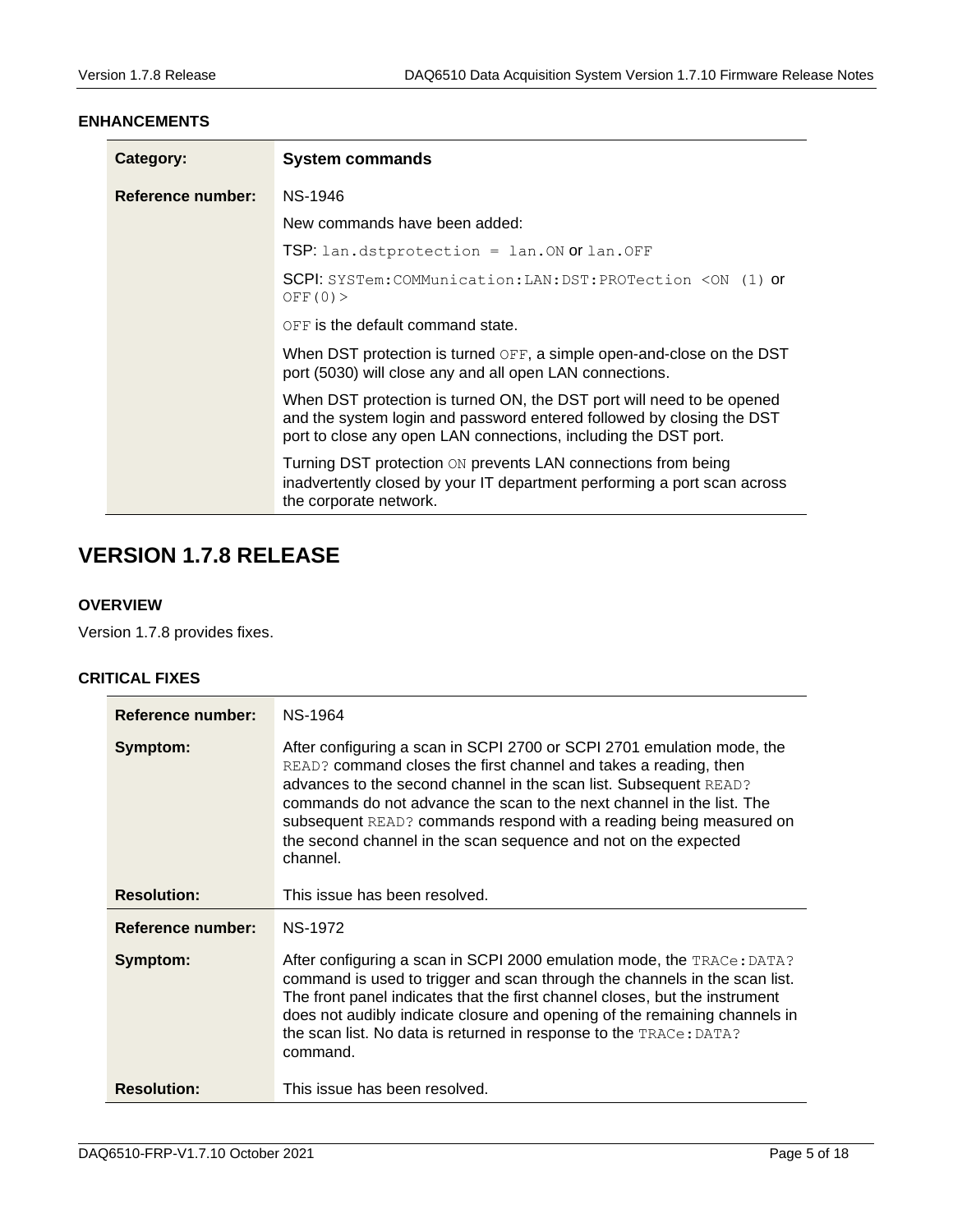| <b>Reference number:</b> | NS-2004                                                                                                                                                                                                                                                                      |
|--------------------------|------------------------------------------------------------------------------------------------------------------------------------------------------------------------------------------------------------------------------------------------------------------------------|
| Symptom:                 | In SCPI 27xx emulation mode, non-measurement channels (such as those<br>on a 7705 card) closed with the ROUTe: MULTi: CLOSe command prior to<br>starting a scan do not remain closed during the scan as expected, as they<br>are errantly opened when the scan is initiated. |
| <b>Resolution:</b>       | This issue has been resolved.                                                                                                                                                                                                                                                |

# <span id="page-5-0"></span>**VERSION 1.7.7 RELEASE**

#### <span id="page-5-1"></span>**OVERVIEW**

<span id="page-5-2"></span>Version 1.7.7 provides fixes.

| Reference number:  | <b>NS-1933</b>                                                                                                                                                                                                                         |
|--------------------|----------------------------------------------------------------------------------------------------------------------------------------------------------------------------------------------------------------------------------------|
| Symptom:           | In SCPI 2701 emulation mode, a user cannot send a channel list<br>parameter that worked for a Model 2701. The $-154$ , string too long<br>error is generated.                                                                          |
| <b>Resolution:</b> | This issue has been resolved.                                                                                                                                                                                                          |
| Reference number:  | <b>NS-2025</b>                                                                                                                                                                                                                         |
| Symptom:           | While running a test loop in an application that sends the $\text{reset}$ ()<br>command as part of the code, a blue screen appears after running the test<br>for several days.                                                         |
| <b>Resolution:</b> | The issue has been resolved.                                                                                                                                                                                                           |
| Reference number:  | <b>NS-2043</b>                                                                                                                                                                                                                         |
| Symptom:           | While remotely communicating with the instrument, if a new error is<br>displayed on the front panel shortly after a previous error is being cleared<br>from the front panel, the instrument may become unresponsive or<br>inoperative. |
| <b>Resolution:</b> | The issue has been resolved.                                                                                                                                                                                                           |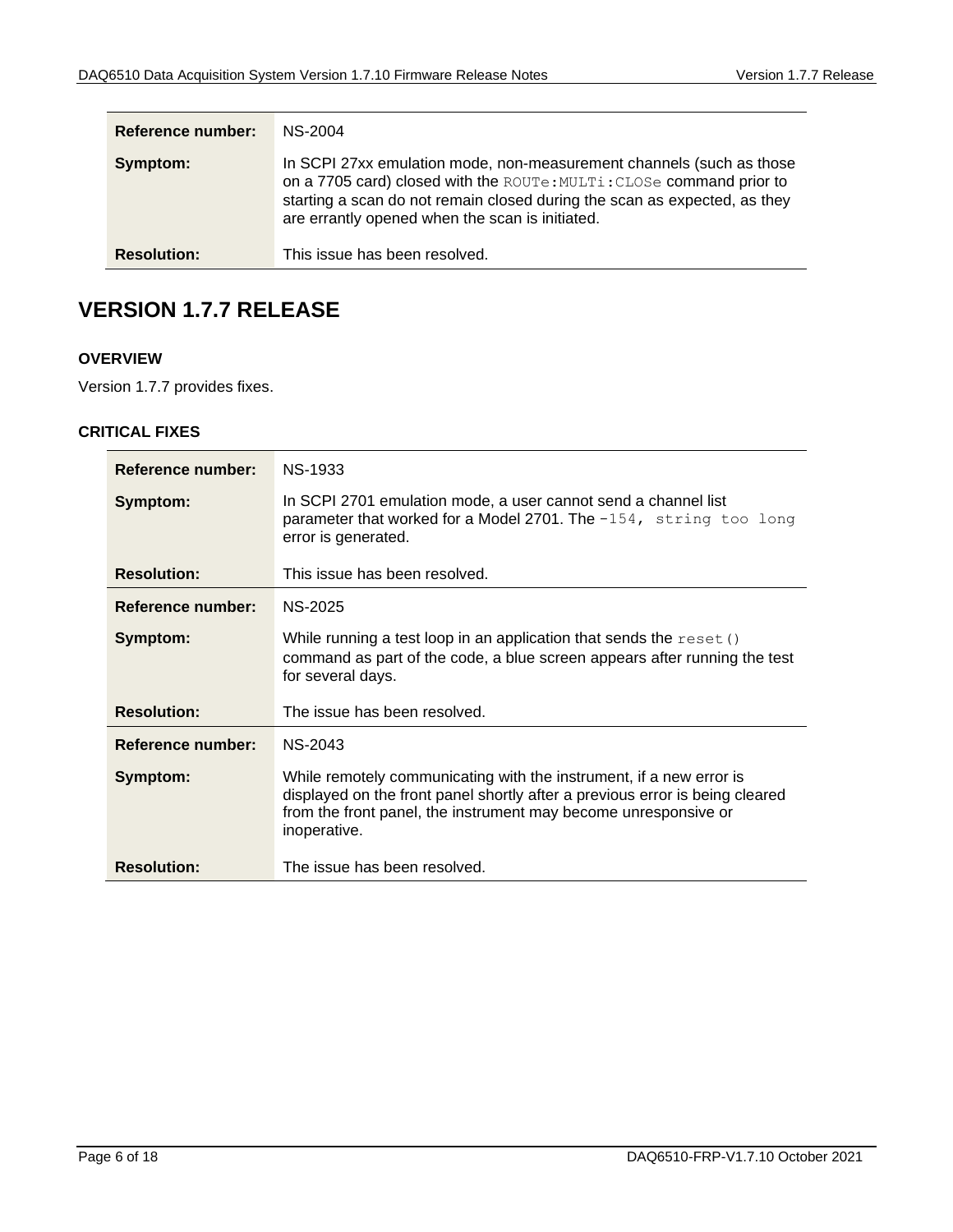# <span id="page-6-0"></span>**VERSION 1.7.5 RELEASE**

### <span id="page-6-1"></span>**OVERVIEW**

Version 1.7.5 provides fixes and enhancements.

#### <span id="page-6-2"></span>**CRITICAL FIXES**

| Reference number:  | <b>NS-1943</b>                                                                                                                                                                                                                                             |
|--------------------|------------------------------------------------------------------------------------------------------------------------------------------------------------------------------------------------------------------------------------------------------------|
| Symptom:           | When recalling a saved system configuration containing four-wire<br>measurement scan channels, the setup returns Error 1115: "Parameter<br>error: no paired channels accepted."                                                                            |
| <b>Resolution:</b> | This issue has been resolved.                                                                                                                                                                                                                              |
| Reference number:  | <b>NS-1974</b>                                                                                                                                                                                                                                             |
| Symptom:           | After running a scan and then disabling a channel group from the scan on<br>the front panel, running the scan again returns Error -285 TSP: "Syntax"<br>error at a line due to an unfinished string."                                                      |
| <b>Resolution:</b> | The issue has been resolved.                                                                                                                                                                                                                               |
| Reference number:  | <b>NS-2017</b>                                                                                                                                                                                                                                             |
| Symptom:           | When appending buffer data to a $.csv$ file using the<br>buffer. saveappend command, the line with channel numbers is shifted<br>over to start with the time column instead of starting with channel data<br>columns, as the line for channel labels does. |
| <b>Resolution:</b> | This issue has been resolved.                                                                                                                                                                                                                              |

#### <span id="page-6-3"></span>**ENHANCEMENTS**

| Category:         | <b>General settings</b>                                                                                                                  |
|-------------------|------------------------------------------------------------------------------------------------------------------------------------------|
| Reference number: | The "Branch to Block" setting on various branch blocks on the Trigger<br>Flow screen on the front panel now allows a minimum value of 0. |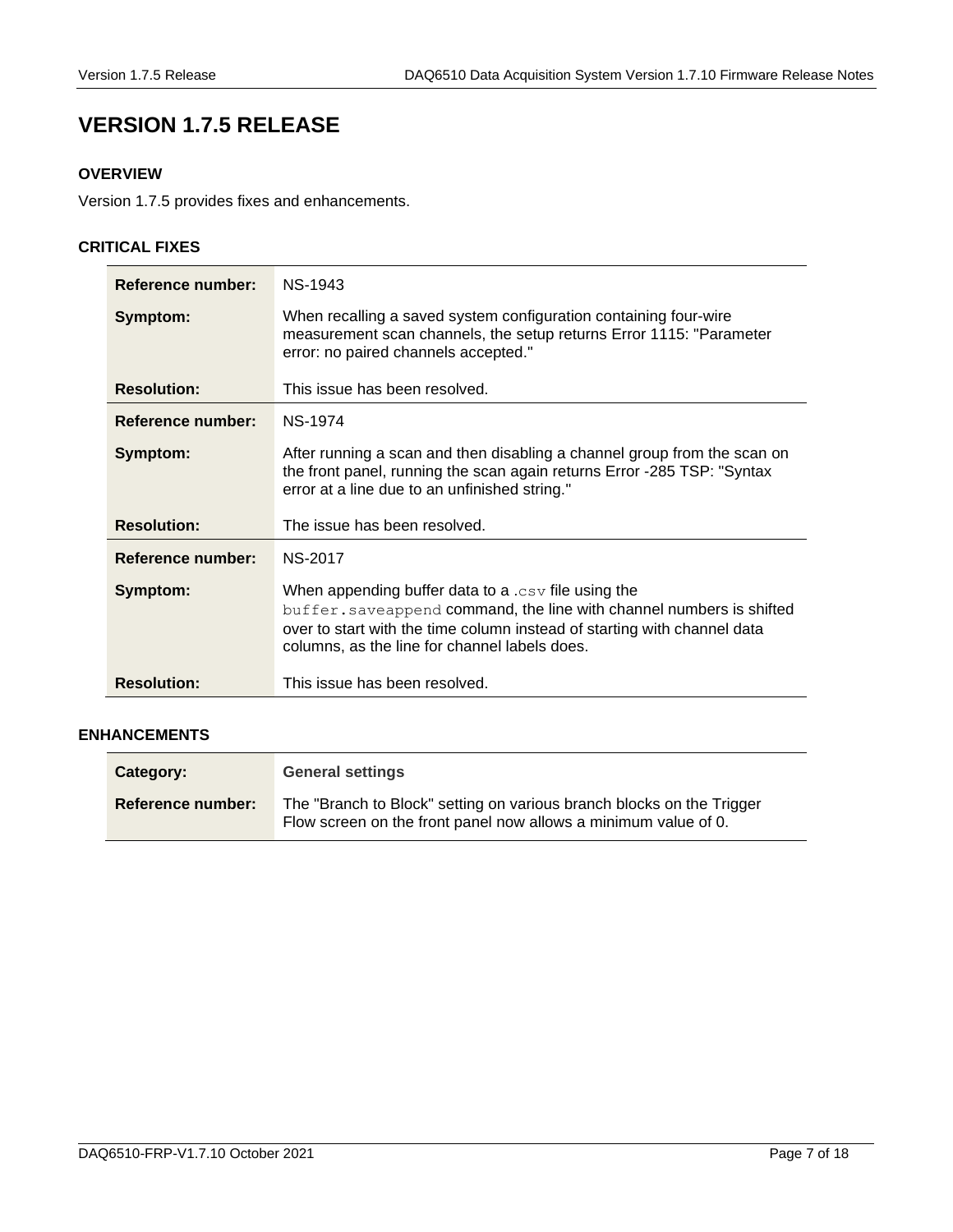# <span id="page-7-0"></span>**VERSION 1.7.3 RELEASE**

### <span id="page-7-1"></span>**OVERVIEW**

<span id="page-7-2"></span>Version 1.7.3 provides fixes and enhancements.

| Reference number:  | <b>NS-1908</b>                                                                                                                                                                                                                                    |
|--------------------|---------------------------------------------------------------------------------------------------------------------------------------------------------------------------------------------------------------------------------------------------|
| Symptom:           | Changing an annunciator setting (such as auto zero or filter enable) on the<br>Settings or Calculations screen is not reflected in the Home screen<br>annunciators.                                                                               |
| <b>Resolution:</b> | This issue has been corrected.                                                                                                                                                                                                                    |
| Reference number:  | <b>NS-1918</b>                                                                                                                                                                                                                                    |
| Symptom:           | The internal system clock battery is drained when the instrument is not<br>plugged in for several months or longer, causing the instrument to lose the<br>current time and date when powered on. The instrument battery must then<br>be replaced. |
| <b>Resolution:</b> | This issue has been corrected.                                                                                                                                                                                                                    |
| Reference number:  | <b>NS-1927</b>                                                                                                                                                                                                                                    |
| Symptom:           | The LXI identification web page shows the incorrect LXI version and web<br>page links.                                                                                                                                                            |
| <b>Resolution:</b> | This issue has been corrected.                                                                                                                                                                                                                    |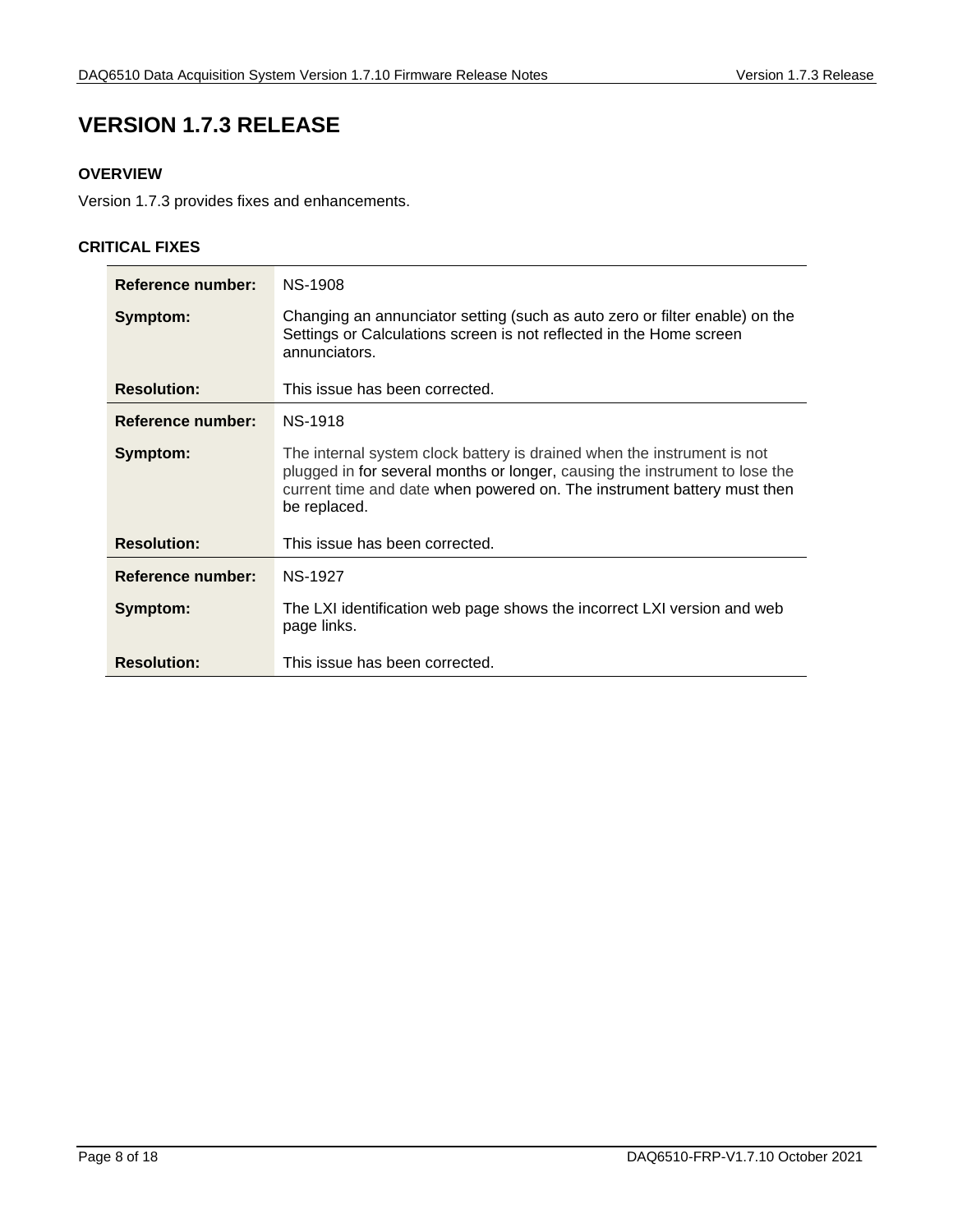#### <span id="page-8-0"></span>**ENHANCEMENTS**

| Category          | <b>Remote commands</b>                                                                                                                                                                                                                                                      |
|-------------------|-----------------------------------------------------------------------------------------------------------------------------------------------------------------------------------------------------------------------------------------------------------------------------|
| Reference number: | NS-1931: Added a TLS (transport layer security) option when using the<br>tspnet.connect() command.                                                                                                                                                                          |
|                   | $connectionID = tspnet. connect (ipAddress, portNumber,$<br>initString, useTLS)                                                                                                                                                                                             |
|                   | <i>ipAddress:</i> A string that indicates the IP address or host name to<br>connect to.<br>portNumber: Default 5025.<br>initString: Sends a string to ipAddress.<br>$useTLS: 0$ or 1;<br>0: Do not use TLS with the connection (default)<br>1: Use TLS with the connection. |
|                   | When $useTLS$ is set to 1, the instrument negotiates the security protocol<br>when connecting to the host or IP address that is used. This security<br>protocol is used when using tspnet. write () to send data or<br>tspnet.read() to receive data.                       |
|                   | The following is an example of how to use a host name with the TLS<br>option:<br>$connectionID = tspnet.connect("hostname.domain.com",$<br>$443,$ "", 1)                                                                                                                    |
| Category          | <b>Remote commands</b>                                                                                                                                                                                                                                                      |
| Reference number: | NS-1960: The localnode.gettimewithfractional () TSP<br>command is available to retrieve the number of seconds elapsed since<br>January 1, 1970, with fractional seconds appended to the returned<br>response.                                                               |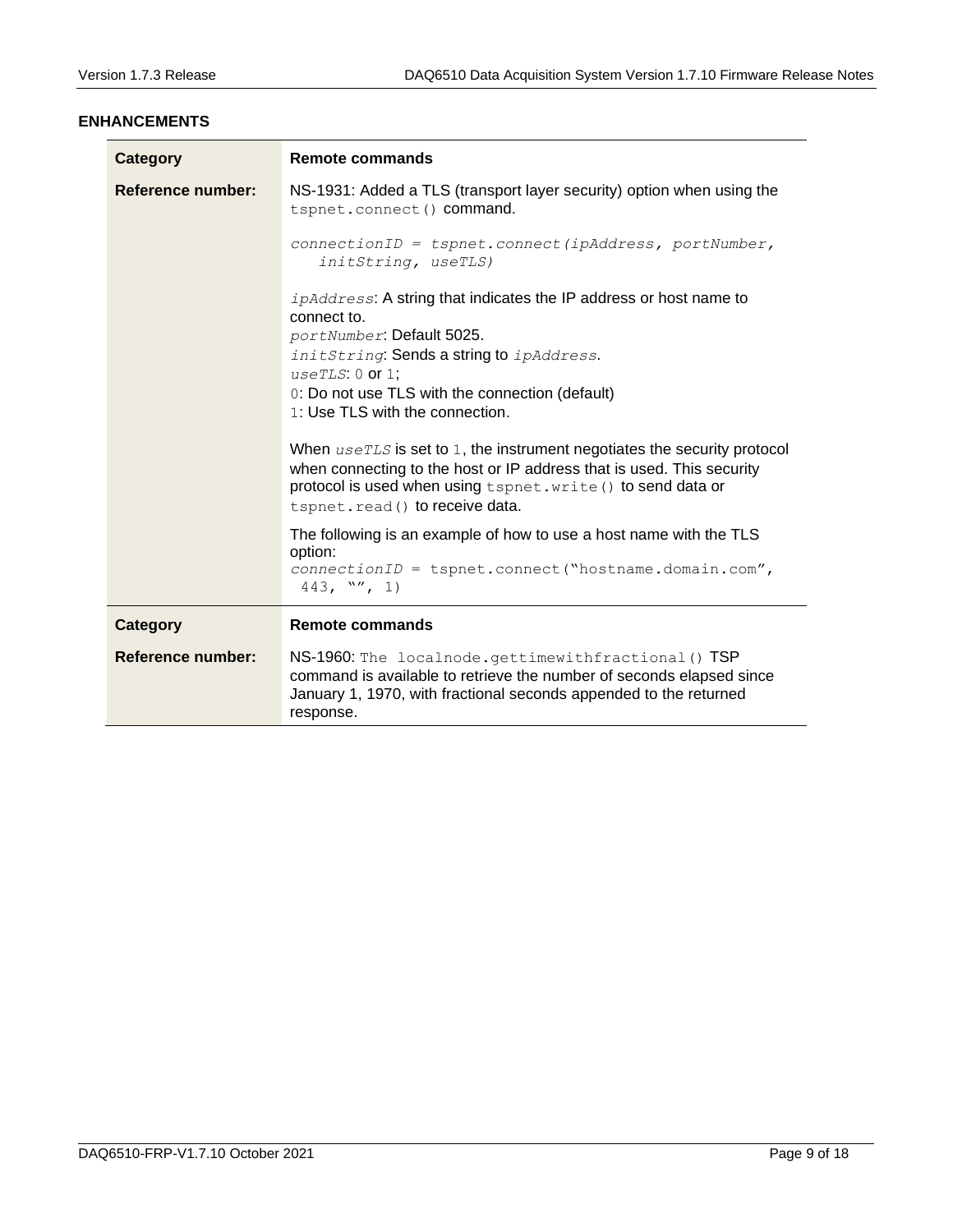# <span id="page-9-0"></span>**VERSION 1.7.2 RELEASE**

#### <span id="page-9-1"></span>**OVERVIEW**

Version 1.7.2 provides fixes and required support.

#### <span id="page-9-2"></span>**NONCRITICAL FIXES**

| Reference number: | NS-1915                                                                                                                                                                                                                                                                                                                               |
|-------------------|---------------------------------------------------------------------------------------------------------------------------------------------------------------------------------------------------------------------------------------------------------------------------------------------------------------------------------------|
| Symptom:          | When running a Test Script Processor <sup>®</sup> (TSP) script application with a<br>custom user interface that has an End App button, the custom user<br>interface may not close properly when "End App" is selected.                                                                                                                |
| Resolution:       | This issue has been corrected. This fix also introduces a behavior change<br>from previous firmware versions. If you are running a nested script (scripts<br>running within a script), the user interface only displays the first running<br>script. Previously, the user interface displayed name changes between<br>nested scripts. |

# <span id="page-9-3"></span>**VERSION 1.7.0 RELEASE**

#### <span id="page-9-4"></span>*8B***OVERVIEW**

Version 1.7.0 is a significant maintenance firmware release for the DAQ6510 that brings numerous updates along with stability and reliability improvements. See the *Model DAQ6510 Data Acquisition and Multimeter System Reference Manual* (document number DAQ6510-901-01) for more information.

<span id="page-9-5"></span>

| Reference number:        | AR55036, AR62150, NS-339                                                                                                                                                                                                                                                                                           |
|--------------------------|--------------------------------------------------------------------------------------------------------------------------------------------------------------------------------------------------------------------------------------------------------------------------------------------------------------------|
| Symptom:                 | Repeated creation and deletion of user-defined buffers may cause out-of-memory<br>errors. Error messages indicating the maximum size for buffers being created are<br>wrong and provide misleading guidance.                                                                                                       |
| <b>Resolution:</b>       | Reading buffer memory management now allows users to easily allocate the<br>largest size available when creating a reading buffer. Documentation has been<br>clarified to explain the creation process. Improved buffer memory management<br>also greatly reduces the possibility of getting out-of-memory errors. |
| <b>Reference number:</b> | AR56349, AR60259, NS-929                                                                                                                                                                                                                                                                                           |
| Symptom:                 | USB communication issues.                                                                                                                                                                                                                                                                                          |
| <b>Resolution:</b>       | To better accommodate the variety of VISA installation options available to<br>users, the STALLing USBTMC is not active as it had been before.                                                                                                                                                                     |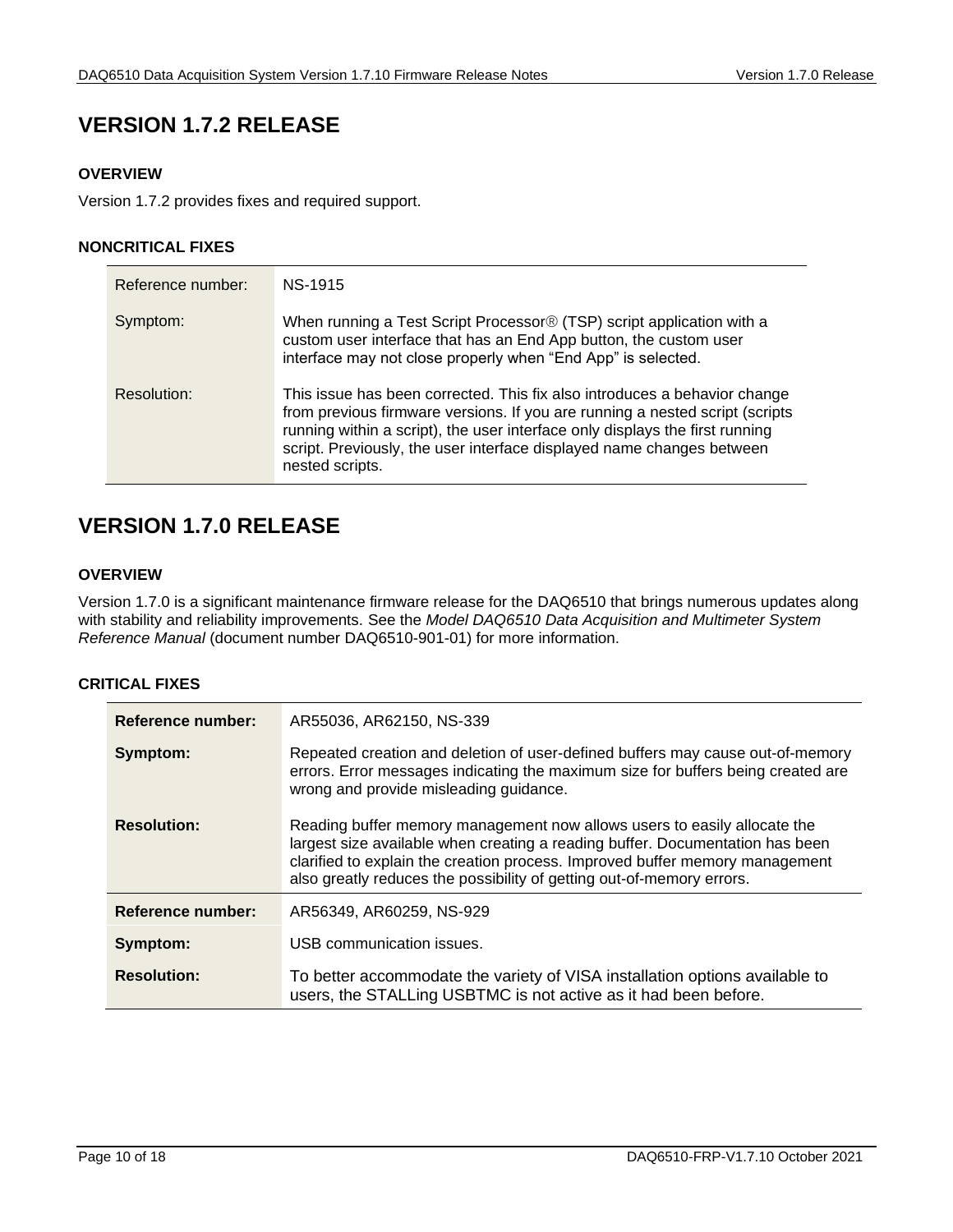| Reference number:        | AR61116, AR62660, NS-529, NS-1558                                                                                                                      |
|--------------------------|--------------------------------------------------------------------------------------------------------------------------------------------------------|
| Symptom:                 | Repeatedly saving a buffer to a file on a USB flash drive using the<br>buffer. saveappend command eventually causes Error 2203, "Cannot open<br>file." |
| <b>Resolution:</b>       | This issue has been corrected.                                                                                                                         |
| <b>Reference number:</b> | AR62310                                                                                                                                                |
| Symptom:                 | Exercising various combinations of front panel settings for the Event Log may<br>cause the front panel to lock up.                                     |
| <b>Resolution:</b>       | This issue has been corrected.                                                                                                                         |
| Reference number:        | AR61734, NS-1097                                                                                                                                       |
| Symptom:                 | Pressing a shortcut while the swipe screen is moving causes the instrument to<br>become inoperable.                                                    |
| <b>Resolution:</b>       | This issue has been resolved.                                                                                                                          |
| <b>Reference number:</b> | AR61766, NS-1049                                                                                                                                       |
| Symptom:                 | Graph is unresponsive to touch after some screen input sequences.                                                                                      |
| <b>Workaround:</b>       | This issue has been resolved.                                                                                                                          |
| <b>Reference number:</b> | AR61773, NS-983                                                                                                                                        |
| Symptom:                 | Instrument unable to trigger over digital I/O in 2700 emulation mode.                                                                                  |
| <b>Resolution:</b>       | The instrument now properly triggers from either the accessory card digital I/O<br>pin 6 (Trigger In) or the BNC Trigger In.                           |
| <b>Reference number:</b> | AR61925, NS-1108                                                                                                                                       |
| Symptom:                 | Manual scaling of histogram display does not work correctly.                                                                                           |
| <b>Resolution:</b>       | This issue has been resolved.                                                                                                                          |
| Reference number:        | AR62144, NS-879                                                                                                                                        |
| Symptom:                 | Touching the swipe screen while maximizing or minimizing the swipe screen may<br>cause the instrument to become inoperable.                            |
| <b>Resolution:</b>       | This issue has been resolved.                                                                                                                          |
| Reference number:        | AR62462, NS-1432                                                                                                                                       |
| Symptom:                 | Using the instrument with a 7708 card can result in a short circuit condition.                                                                         |
| <b>Resolution:</b>       | This issue has been resolved.                                                                                                                          |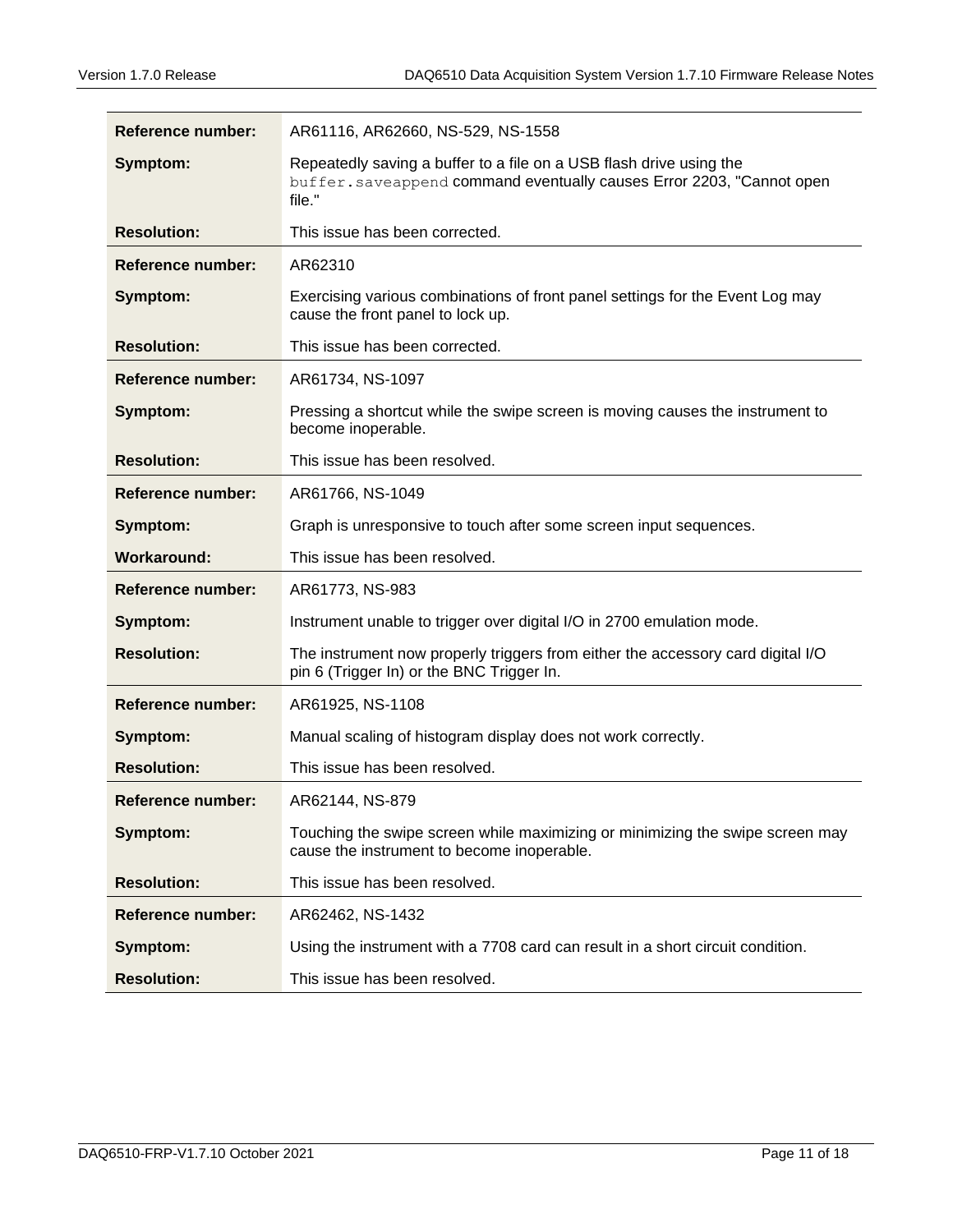| <b>Reference number:</b> | AR62632, NS-647, NS-682, KS-2983                                                                                                                                                                                                                                                      |
|--------------------------|---------------------------------------------------------------------------------------------------------------------------------------------------------------------------------------------------------------------------------------------------------------------------------------|
| Symptom:                 | Fast continuous streaming of data (at rates > 50 kS/s) results in report of buffer<br>overrun condition.                                                                                                                                                                              |
| <b>Resolution:</b>       | Enhancements have been made in firmware to better support streaming to the<br>computer while using digitizing, however, hardware limitations are still present.<br>The KickStart software provides the framework and code to help the user achieve<br>50 kS/s runs for up to 5 hours. |
| <b>Reference number:</b> | AR62869, NS-1771                                                                                                                                                                                                                                                                      |
| Symptom:                 | Instrument may slow down or become inoperable storing data to a USB flash<br>drive in scan mode.                                                                                                                                                                                      |
| <b>Resolution:</b>       | This issue has been resolved.                                                                                                                                                                                                                                                         |

#### <span id="page-11-0"></span>**KNOWN ISSUES**

| Reference number:        | NS-1386                                                                                                                              |
|--------------------------|--------------------------------------------------------------------------------------------------------------------------------------|
| Symptom:                 | Errors and mis-aligned information may be displayed if you are using applications<br>designed for earlier versions of firmware       |
| Workaround:              | Download updated applications from the tek.com/keithley website and install<br>them on the instrument.                               |
| <b>Reference number:</b> | AR62218, NS-1241                                                                                                                     |
| Symptom:                 | Rapidly changing the Quickset performance slider between medium and fast<br>settings can result in the slider becoming unresponsive. |
| Workaround:              | Switch to another screen and back to Quickset.                                                                                       |

#### <span id="page-11-1"></span>*1B***ENHANCEMENTS**

| Category | <b>Reading buffers</b>                                                                                                                                                  |
|----------|-------------------------------------------------------------------------------------------------------------------------------------------------------------------------|
|          | Reading buffer memory management now allows users to easily allocate the largest<br>size available when creating a reading buffer.                                      |
|          | Added a method to clear the active buffer by pressing the MENU $+$ EXIT keys.<br>٠                                                                                      |
|          | When selecting the active buffer, an option now exists to create a new user buffer.                                                                                     |
|          | Added the display.activebuffer TSP remote command and<br>DISPlay: BUFFer: ACTive SCPI command to specify the active buffer for the<br>instrument using remote commands. |
| Category | <b>Configuration lists</b>                                                                                                                                              |
|          | Added the ability to use remote commands to store inactive measure function<br>settings in a configuration list index.                                                  |
|          | Added the ability to use remote commands to query or configure inactive measure<br>function attributes.                                                                 |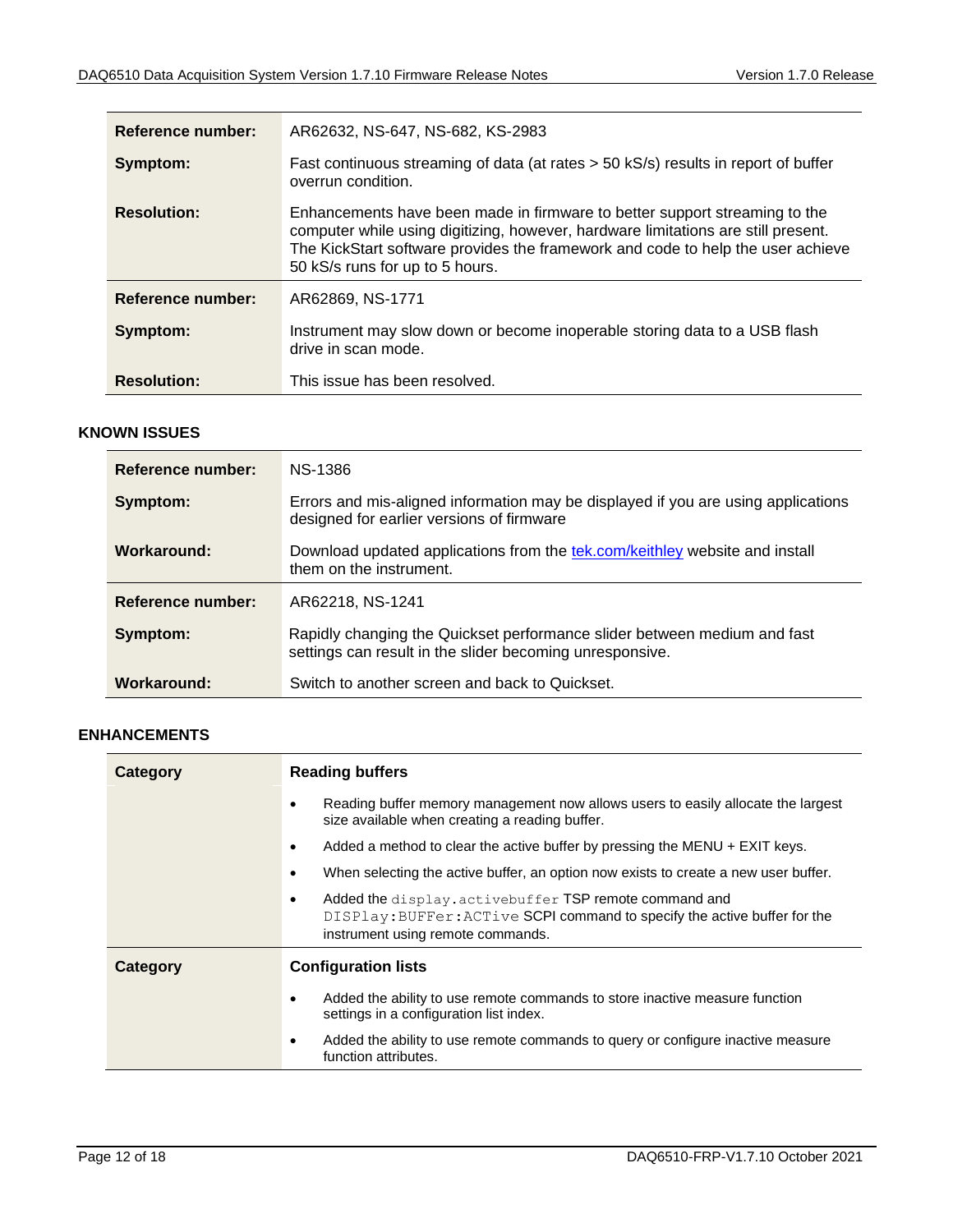| Category | New commands and options                                                                                                                                                      |
|----------|-------------------------------------------------------------------------------------------------------------------------------------------------------------------------------|
|          | Added a method to automatically install any scripts to internal storage memory that<br>reside in an autoinstall directory on the USB drive when inserted into the instrument. |
|          | Added $f_s$ . * TSP commands for accessing and managing file system settings.<br>$\bullet$                                                                                    |
|          | Added remote commands to set continuous measurement.                                                                                                                          |
|          | Added an outside high and low limit option for scan monitor mode.<br>$\bullet$                                                                                                |
| Category | Ease of use                                                                                                                                                                   |
|          | Graph and Histogram settings are now shared for ease of viewing data between the<br>two screens. Also added other graphing enhancements.                                      |
| Category | <b>General changes</b>                                                                                                                                                        |
|          | The maximum TSP node ID is now 63. The previous maximum was 64.                                                                                                               |

### <span id="page-12-0"></span>**VERSION 1.0.04**

#### <span id="page-12-1"></span>*12B***OVERVIEW**

Version 1.0.04 is a maintenance release of the DAQ6510 firmware. This release includes one critical fix.

#### <span id="page-12-2"></span>*13B***CRITICAL FIXES**

| Reference number:  | NS-1094                                                                                                                        |
|--------------------|--------------------------------------------------------------------------------------------------------------------------------|
| Symptom:           | Input overload protection triggered on one channel caused overflow readings on<br>subsequent channels during high-speed scans. |
| <b>Resolution:</b> | This issue has been corrected.                                                                                                 |

#### <span id="page-12-3"></span>*14B***NONCRITICAL FIXES**

There were no noncritical fixes included in this release. See the "Critical fixes" sections for more information about release content.

#### <span id="page-12-4"></span>*15B***ENHANCEMENTS**

There were no enhancements included in this release. See the "Critical fixes" sections for more information about release content.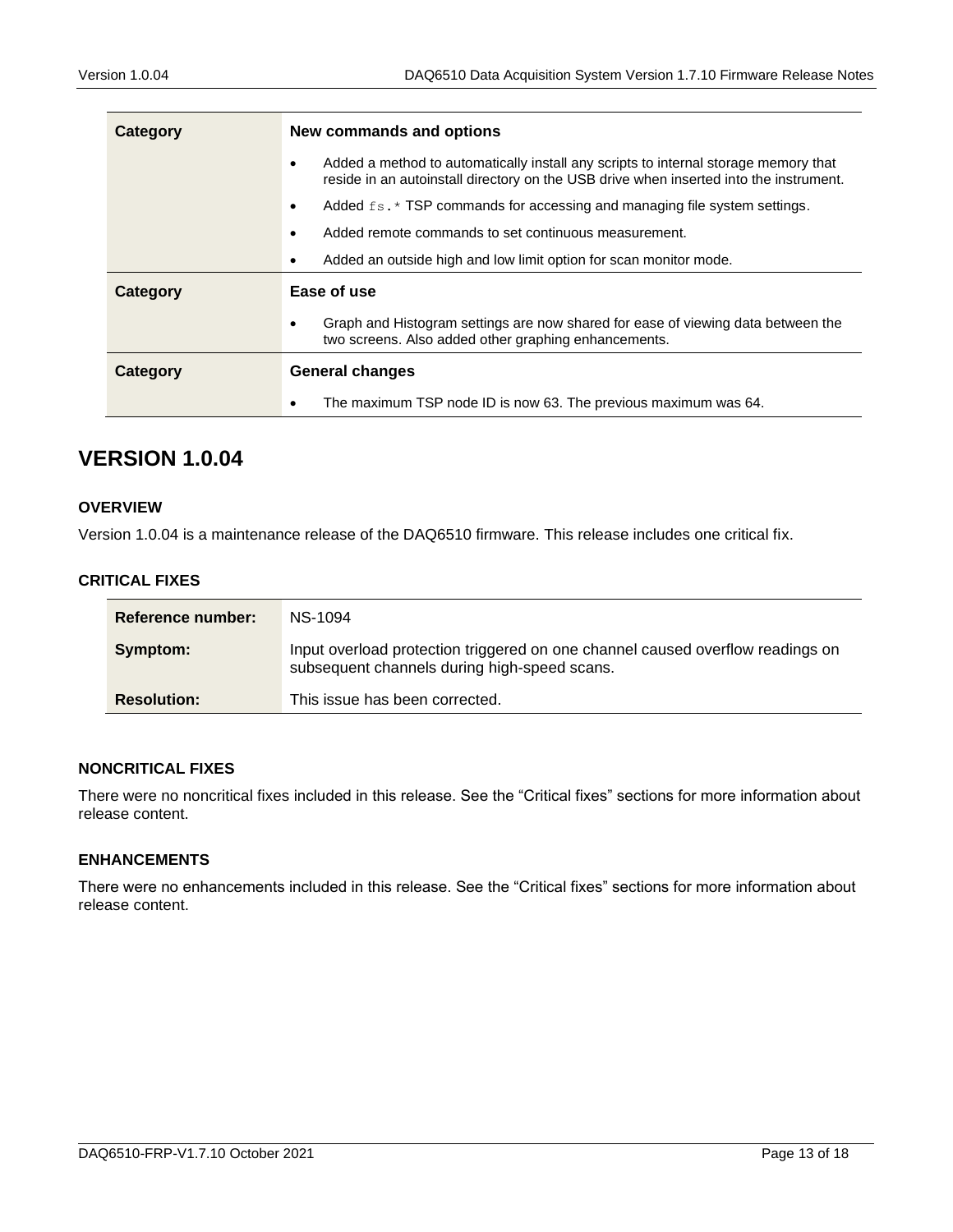# <span id="page-13-0"></span>**VERSION 1.0.03**

#### <span id="page-13-1"></span>*16B***OVERVIEW**

Version 1.0.03 is a maintenance release of the DAQ6510 firmware. This release includes one critical fix and several noncritical fixes.

#### <span id="page-13-2"></span>*17B***CRITICAL FIXES**

| Reference number:  | NS-1122                                                                                                                                                                   |
|--------------------|---------------------------------------------------------------------------------------------------------------------------------------------------------------------------|
| Symptom:           | The instrument potentially performs make-before-break relay connections instead<br>of break-before-make for 7701, 7708, and 7709 cards when scanning certain<br>channels. |
| <b>Resolution:</b> | This issue has been corrected.                                                                                                                                            |

#### <span id="page-13-3"></span>*18B***NONCRITICAL FIXES**

| Reference number:        | <b>NS-867</b>                                                                                                                                                                                                                                               |
|--------------------------|-------------------------------------------------------------------------------------------------------------------------------------------------------------------------------------------------------------------------------------------------------------|
| Symptom:                 | When the SCPI2700 or SCPI 2700 command set is selected, setting an aperture larger<br>than allowed by SCPI or TSP command set commands causes error -222, "Parameter<br>data out of range," to be generated.                                                |
| <b>Resolution:</b>       | The instrument records and reports the selected aperture, but internally uses the largest<br>supported aperture.                                                                                                                                            |
| <b>Reference number:</b> | NS-929                                                                                                                                                                                                                                                      |
|                          | NS-1016                                                                                                                                                                                                                                                     |
| Symptom:                 | The instrument does not respond properly when using Keysight VISA in some<br>applications.                                                                                                                                                                  |
| <b>Resolution:</b>       | This issue has been corrected.                                                                                                                                                                                                                              |
| <b>Reference number:</b> | <b>NS-983</b>                                                                                                                                                                                                                                               |
| Symptom:                 | When the SCPI2700 command set is selected, the instrument does not respond<br>to external triggers on pin 6 of thedigital I/O connector on the KTTI-GPIB, KTTI-<br>RS232, or KTTI-TSP communication accessory. It does respond to the BNC<br>Trigger input. |
| <b>Resolution:</b>       | The instrument now properly triggers from either the communication accessory<br>digital I/O pin 6 Trigger In or the BNC Trigger In.                                                                                                                         |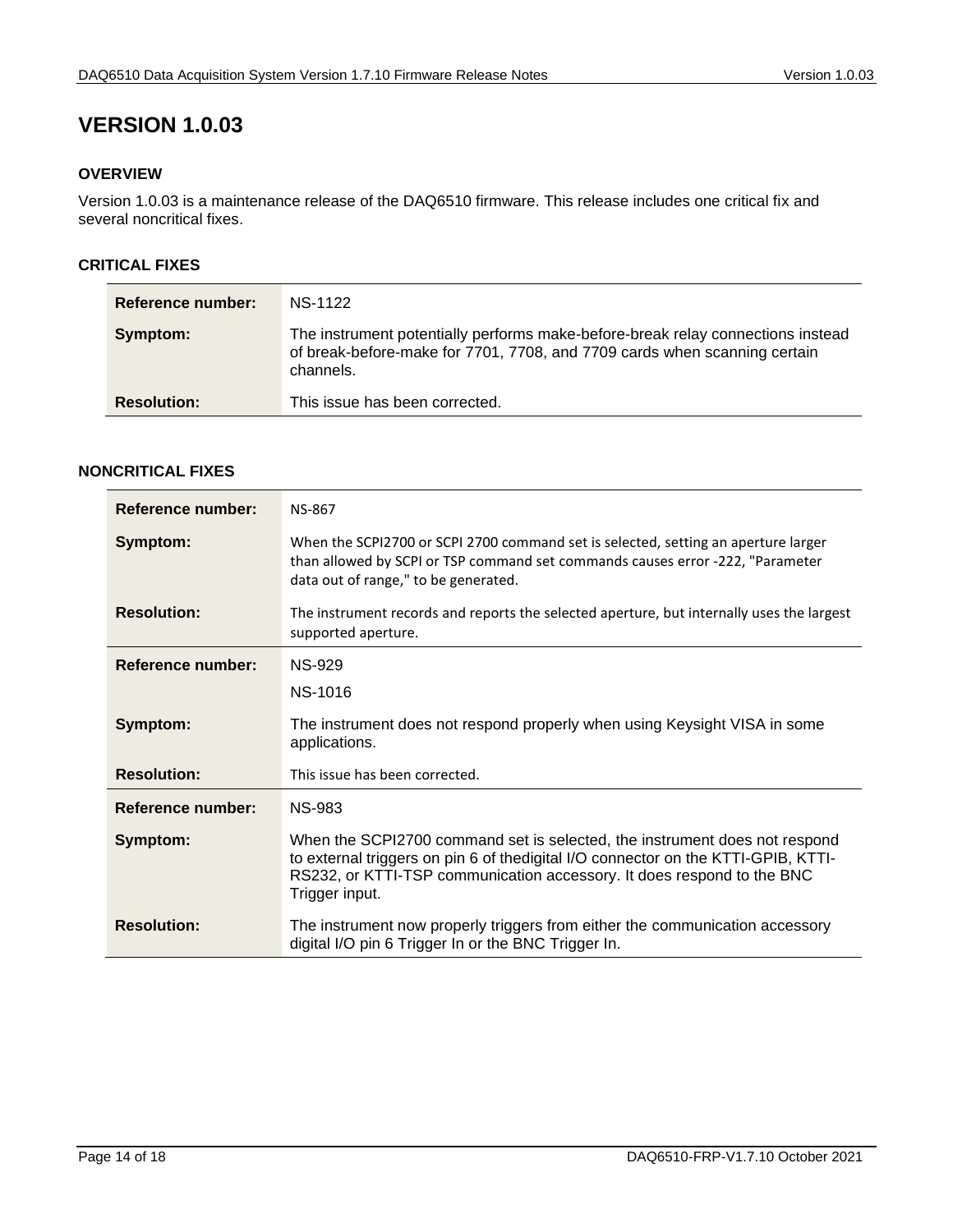| Reference number:  | NS-1153                                                                                                                                              |
|--------------------|------------------------------------------------------------------------------------------------------------------------------------------------------|
| Symptom:           | The instrument generates an error when specifying a channel list range that<br>spans more than one card. For example, "(@101:240)".                  |
| <b>Resolution:</b> | This issue has been corrected.                                                                                                                       |
| Reference number:  | NS-1162                                                                                                                                              |
| Symptom:           | When writing to the communication accessory digital I/O as an output port the 6<br>outputs transition at different times rather than simultaneously. |
| <b>Resolution:</b> | The issue has been corrected.                                                                                                                        |

#### <span id="page-14-0"></span>*19B***ENHANCEMENTS**

There were no enhancements included in this release. See the "Critical fixes" and "Noncritical fixes" sections for more information about release content.

## <span id="page-14-1"></span>**VERSION 1.0.02**

#### <span id="page-14-2"></span>*20B***OVERVIEW**

This Firmware Release is a result of changes to the internal production process. There were no issues or concerns that needed to be addressed in this release.

### <span id="page-14-3"></span>**VERSION 1.0.01**

#### <span id="page-14-4"></span>*21B***OVERVIEW**

<span id="page-14-5"></span>Version 1.0.01 is a maintenance release of the DAQ6510 firmware. This release includes two critical fixes and several noncritical fixes.

| <b>Reference number:</b> | NIHK-6215                                                                   |
|--------------------------|-----------------------------------------------------------------------------|
| Symptom:                 | In any emulation mode, a 4-wire reading may incorrectly return an overflow. |
| <b>Resolution:</b>       | In all emulation modes, 4-wire readings return the correct reading.         |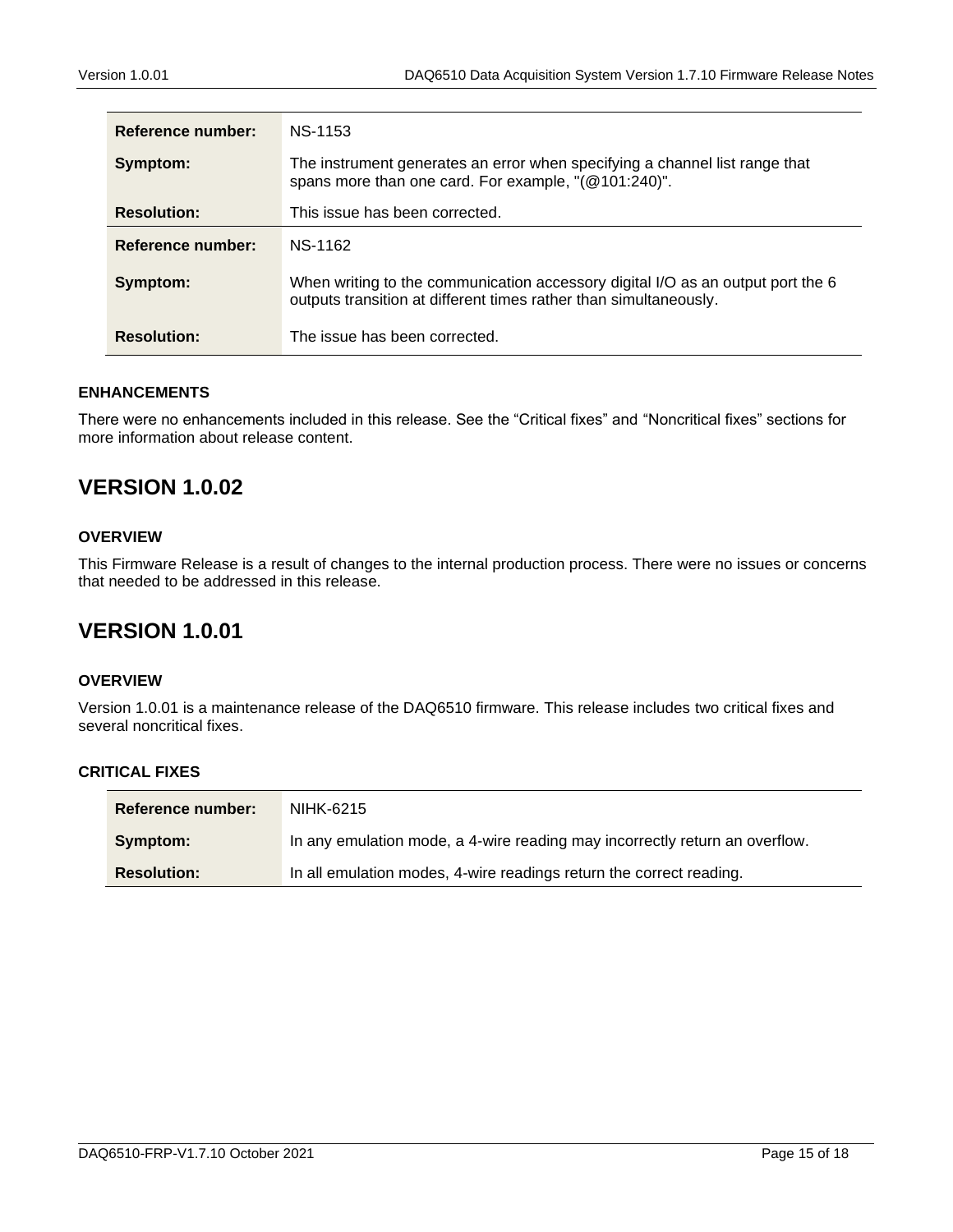| <b>Reference number:</b> | NIHK-6331                                                                                                                                                                                                                                                                                                                                                                                                              |
|--------------------------|------------------------------------------------------------------------------------------------------------------------------------------------------------------------------------------------------------------------------------------------------------------------------------------------------------------------------------------------------------------------------------------------------------------------|
| Symptom:                 | Using the Keithley Model 7701, 7706, or 7708 to make measurements may result<br>in overflows and inaccuracies when, without opening all of the channels in<br>between, you make a 2-wire measurement followed by a 4-wire measurement or<br>a 4-wire measurement followed by a 2-wire measurement. A scan with both 2-<br>wire and 4-wire measurements may be inaccurate after the change-in-function<br>has occurred. |
|                          | A scan with a single function, either 2-wire or 4-wire measurements, would<br>contain accurate measurements. The USB interface may exhibit lockups when<br>used for extended periods.                                                                                                                                                                                                                                  |
| <b>Resolution:</b>       | The 7701, 7706, or 7708 now make accurate measurements for all combinations<br>of 2-wire and 4-wire measurements, whether in a scan, script, or from the display.                                                                                                                                                                                                                                                      |

#### <span id="page-15-0"></span>*23B***NONCRITICAL FIXES**

| <b>Reference number:</b> | <b>NIHK-4779</b>                                                                                                                                                                                                                                                                           |
|--------------------------|--------------------------------------------------------------------------------------------------------------------------------------------------------------------------------------------------------------------------------------------------------------------------------------------|
| Symptom:                 | The USB interface may exhibit lockups when used for extended periods.                                                                                                                                                                                                                      |
| <b>Resolution:</b>       | The USB interface has been changed to improve performance, status byte<br>responsiveness, and long-term reliability. There is no impact to VISA<br>compatibility.                                                                                                                          |
| Reference number:        | NIHK-6176                                                                                                                                                                                                                                                                                  |
| Symptom:                 | Using the infinite count in a trigger model can yield unexpected results.                                                                                                                                                                                                                  |
| <b>Resolution:</b>       | The use of an infinite count in a trigger model has been improved and functions<br>as expected.                                                                                                                                                                                            |
| Reference number:        | NIHK-6183, NIHK-6204, NIHK-6211                                                                                                                                                                                                                                                            |
| Symptom:                 | When the KTTI-GPIB card is installed and GPIB communications are used, the<br>SRQ line on the GPIB interface is not functional                                                                                                                                                             |
| <b>Resolution:</b>       | The SRQ line is now properly driven on the GPIB interface.                                                                                                                                                                                                                                 |
| Reference number:        | <b>NIHK-6184</b>                                                                                                                                                                                                                                                                           |
| Symptom:                 | Frequent switching using the FRONT/REAR TERMINALS switch may make the<br>instrument inoperable.                                                                                                                                                                                            |
| <b>Resolution:</b>       | The switching between front and rear terminals has been improved.                                                                                                                                                                                                                          |
| <b>Reference number:</b> | <b>NIHK-6242</b>                                                                                                                                                                                                                                                                           |
| Symptom:                 | When the instrument is emulating the Keithley Model 2700 the instrument uses a<br>different version of the moving average filter than the actual Keithley Model 2700<br>or 2701.                                                                                                           |
| <b>Resolution:</b>       | Emulation of the Keithley Model 2700 and 2701 now uses the same version of the<br>moving average filter as the original products. This type of filter is also available in<br>non-emulation modes under the name Hybrid Average filter. Channels do not<br>support the hybrid filter type. |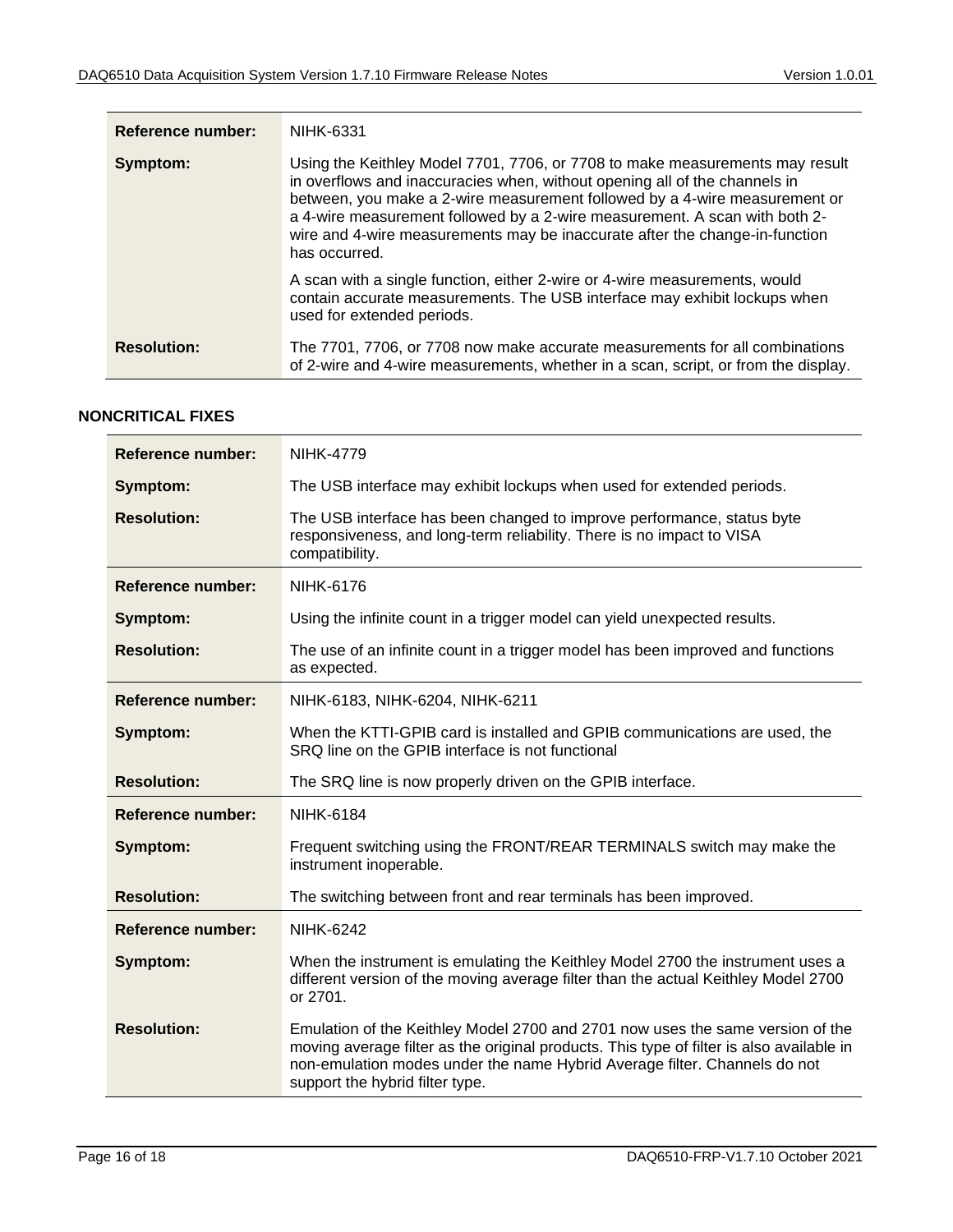|                          | A hybrid filter combines characteristics of the repeating and moving filter types. A<br>hybrid filter always averages an entire window of readings before returning the<br>requested filtered reading. If the window is empty when the first reading is<br>triggered, multiple readings are made to fill the window, after which the single<br>requested filtered reading is returned. This process may take longer than a single<br>reading. Once the window is filled, subsequent triggers make a single reading,<br>add it to the window, and return the single requested filtered reading. This<br>process will take the duration of a single reading.<br>The TSP and SCPI commands for these filter-type options are<br>dmm.measure.filter.type = dmm.FILTER HYBRID AVG and |
|--------------------------|----------------------------------------------------------------------------------------------------------------------------------------------------------------------------------------------------------------------------------------------------------------------------------------------------------------------------------------------------------------------------------------------------------------------------------------------------------------------------------------------------------------------------------------------------------------------------------------------------------------------------------------------------------------------------------------------------------------------------------------------------------------------------------|
|                          | [SENSe[1]]: <function>:AVERage:TCONtrol:HYBRid.</function>                                                                                                                                                                                                                                                                                                                                                                                                                                                                                                                                                                                                                                                                                                                       |
| <b>Reference number:</b> | <b>NIHK-3957</b>                                                                                                                                                                                                                                                                                                                                                                                                                                                                                                                                                                                                                                                                                                                                                                 |
| <b>Enhancement:</b>      | When the EXIT key is pressed, the previous screen becomes active. Previously,<br>the instrument returned to the menu screen.                                                                                                                                                                                                                                                                                                                                                                                                                                                                                                                                                                                                                                                     |
| <b>Reference number:</b> | <b>NIHK-5778</b>                                                                                                                                                                                                                                                                                                                                                                                                                                                                                                                                                                                                                                                                                                                                                                 |
| <b>Resolution:</b>       | The scan time for scans with a count greater than one and autoranged functions<br>has been improved. The instrument now retains the range learned from the first<br>scan iteration and uses it as a basis for delays and ranging on subsequent scans.<br>Previously, only worse case values were considered.                                                                                                                                                                                                                                                                                                                                                                                                                                                                     |
| <b>Reference number:</b> | <b>NIHK-6156</b>                                                                                                                                                                                                                                                                                                                                                                                                                                                                                                                                                                                                                                                                                                                                                                 |
| <b>Resolution:</b>       | SCPI commands were added to programmatically control the display's active<br>reading buffer and watch list. Additional documentation can be found in the latest<br>reference manual under the : DISPlay: WATch: CHANnels and<br>: DISPlay: BUFFer: ACTive commands.                                                                                                                                                                                                                                                                                                                                                                                                                                                                                                              |
| <b>Reference Number</b>  | <b>NIHK-6158</b>                                                                                                                                                                                                                                                                                                                                                                                                                                                                                                                                                                                                                                                                                                                                                                 |
| <b>Enhancement</b>       | The Reset Popups button on the Event Log screen and Log Settings tab now<br>clears the error log of any suppressed warning popups. When a warning event<br>occurs, the user interface displays a popup. You can suppress the popup so that<br>subsequent warnings do not generate a popup. Previously, the suppression list<br>could not be cleared.                                                                                                                                                                                                                                                                                                                                                                                                                             |
| Reference number:        | <b>NIHK-6168</b>                                                                                                                                                                                                                                                                                                                                                                                                                                                                                                                                                                                                                                                                                                                                                                 |
| <b>Enhancement:</b>      | SCPI now allows the use of the dBm unit in a writable buffer. Additional<br>documentation can be found in the latest reference manual under the<br>$:$ TRACE: WRITE: FORMAT command.                                                                                                                                                                                                                                                                                                                                                                                                                                                                                                                                                                                             |
| <b>Reference number:</b> | NIHK-6171, NIHK-6172                                                                                                                                                                                                                                                                                                                                                                                                                                                                                                                                                                                                                                                                                                                                                             |
| <b>Enhancement:</b>      | A moving average filter is no longer allowed as a filter type on a channel. The<br>moving average filter makes a reading, averages it with a previous set of<br>readings, and returns the result. This can yield unexpected results during a scan<br>because the averaged readings will not be sequential in time. To prevent<br>inadvertent errors, this option has been removed for channels. It is still available<br>for normal DMM usage.                                                                                                                                                                                                                                                                                                                                   |